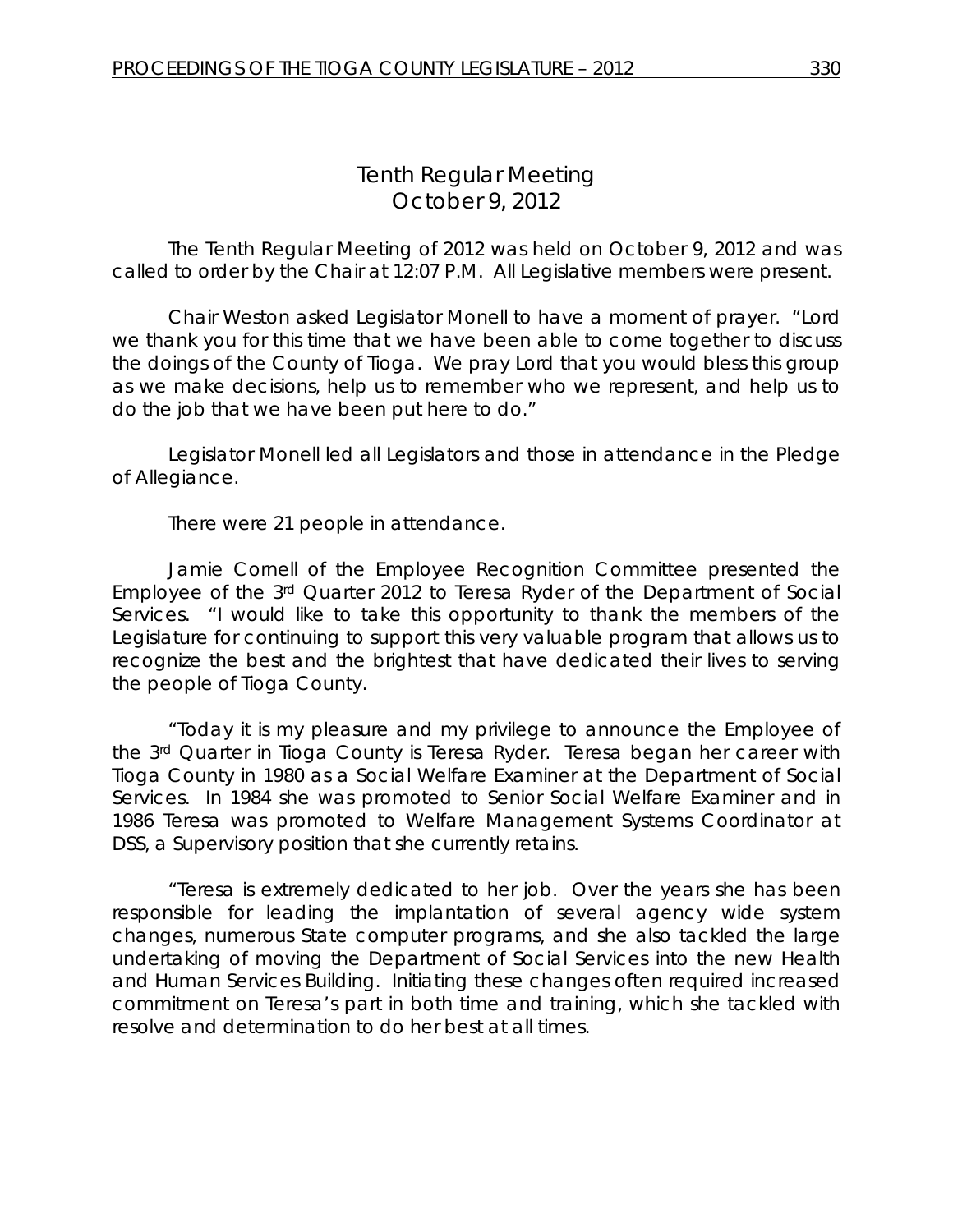"Teresa is highly respected by her peers and her staff. She demonstrates extensive knowledge in her professional area as demonstrated by the fact that she is often consulted by the State for her expertise and she has been chosen as DSS Supervisor of the Year three times. Teresa resides in Nichols with her husband Jim. She has three grown children, Andrea, Kyle, and Lindsey, and nine cherished grandchildren. Teresa enjoys cooking, often sharing her creations with her coworkers and she also likes to garden. Teresa says that her greatest joy is her family and she enjoys planning and hosting parties for her family and friends. Thank you very much for your service."

Legislator Huttleston spoke. "Teresa is always so bubbly. It is a great honor when we recognize the employees in this County because we have a lot of good employees. They all do a beautiful job and I am very pleased. It makes my job easier, it makes Shawn's job easier. I really appreciate it and I appreciate all the job that all of you people do, and that is what makes this County so great is that we have so many good, dedicated employees. The people that live in this County are so lucky to have employees that we hire. Thank you."

Gary Grant, Director of Administrative Services of the Department of Social Services spoke." I am pleased to be here to speak about Teresa and share some of the comments I made to the Recognition Committee in support of her nomination. Teresa, as Jamie said, is one of the most highly regarded land administrators in the State. When the State wants to test a new program or technology, they will often choose Tioga because of Teresa. They know that Teresa will put it through its paces and offer her honest, sometimes brutally honest opinion of whether it is good or bad. This benefits us because we often get things first and more importantly free. We were one of the first Counties to get laptops for our Child Welfare Staff to use in the field and if I recall correctly I think we got nine of them free as a test site. I can say other examples of where the County and the Department has benefited by Teresa's stellar reputation.

"Teresa is also very highly regarded by her peers at DSS. Staff knows that any issue with hardware, software will be quickly resolved. Her staff is well trained and focused on customer service. I just wish I knew where Teresa got all of her energy from. She only knows one speed and it is really fast. She is just always on the go. She is a role model for all with her work ethic. I am proud to know her, I am proud to work with her, and I am thrilled that she has received this well-deserved recognition."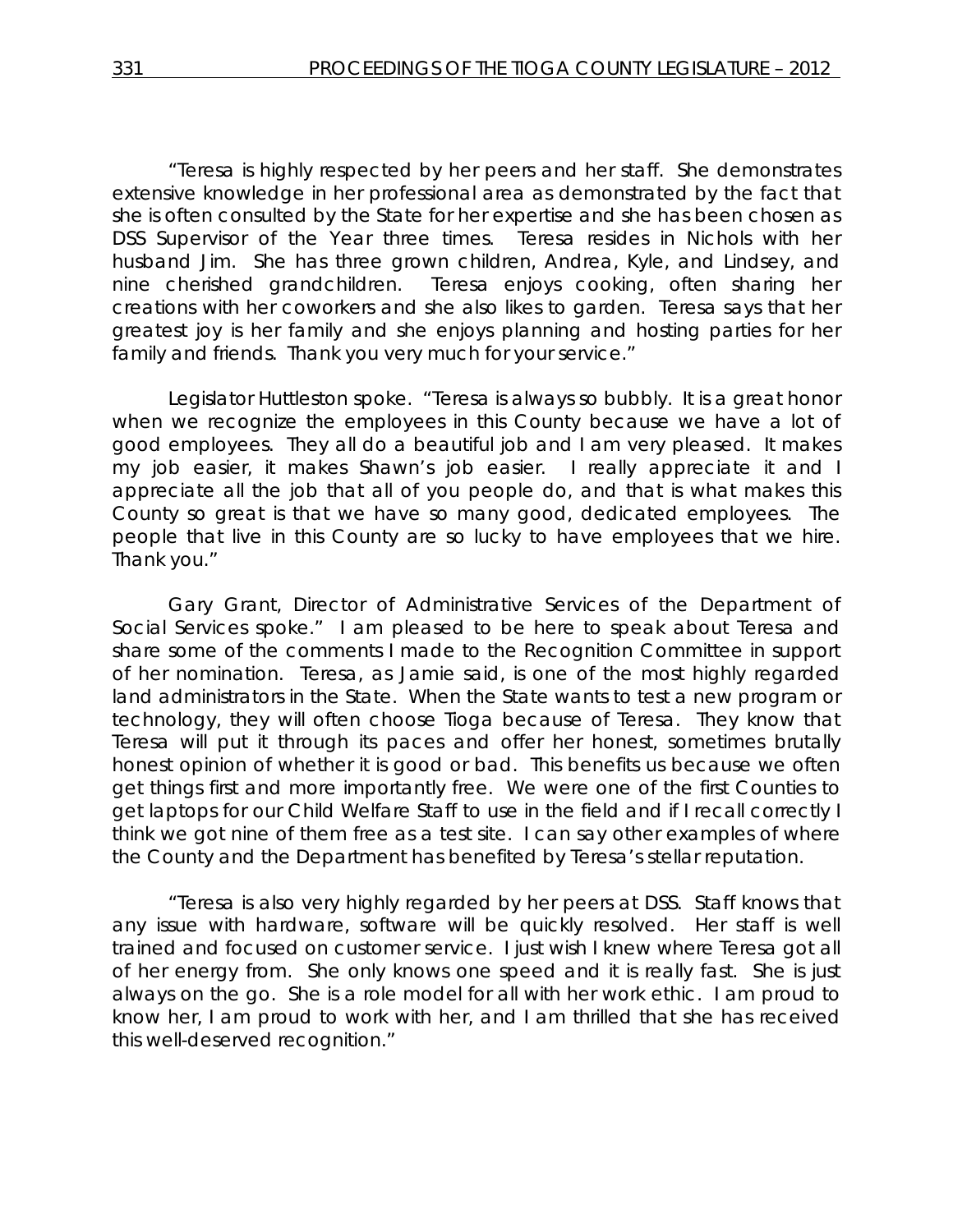Teresa Ryder spoke. "I just want to say thank you to the Employee Recognition Committee, past and present members, and to the Legislators and Administrators who support this program. Most of all I want to say thank you to all of the County employees. I have worked for Tioga County and been in civil service for over half of my life now. More importantly, I have lived in Tioga County all my life and I know how hard people work and they are dedicated. We have a lot to be proud of in this County and the employees are the reasons for it in large part. Thank you everybody. I am humbled and privileged to get this award and I am little prejudiced, but I feel like I work for the best of the best in the County at Social Services."

Chair Weston noted the following two Proclamations on Breast Cancer Awareness Month and Food Day.

#### County of Tioga EXECUTIVE PROCLAMATION

WHEREAS: A woman receives a diagnosis of breast cancer every two minutes, making this disease the most frequently diagnosed cancer among women in the U.S., other than skin cancers; and

WHEREAS: Through research and advocacy, significant advances have been made in the fight against breast cancer, including an increase in five-year relative survival rates for localized breast cancer from 74 percent to 98 percent; and

WHEREAS: The 2.5 million breast cancer survivors living in the U.S. today are a testament to courage, as well as to the importance of promoting awareness about breast cancer, providing information, funding research, following recommended screening guidelines, and offering treatment to those who are affected; and

WHEREAS**:** Various organizations are spreading breast cancer awareness to both women and men through outreach, education, and screening programs, and have empowered women with the life-saving message of early detection and the importance of having annual mammograms; and the County of Tioga would like to support and encourage these ongoing efforts on behalf of our citizens, and

WHEREAS: Throughout the month of October, women are encouraged to make a renewed commitment to following recommended screening guidelines and to make a mammogram appointment; and

WHEREAS: Throughout the month of October, organizations and health practitioners in Tioga County are encouraged to use this opportunity to promote awareness about breast cancer and proper breast health, and to encourage annual mammograms; and

WHEREAS: Public officials and citizens of Tioga County are urged to observe this month with appropriate activities and programs that encourage annual mammograms; and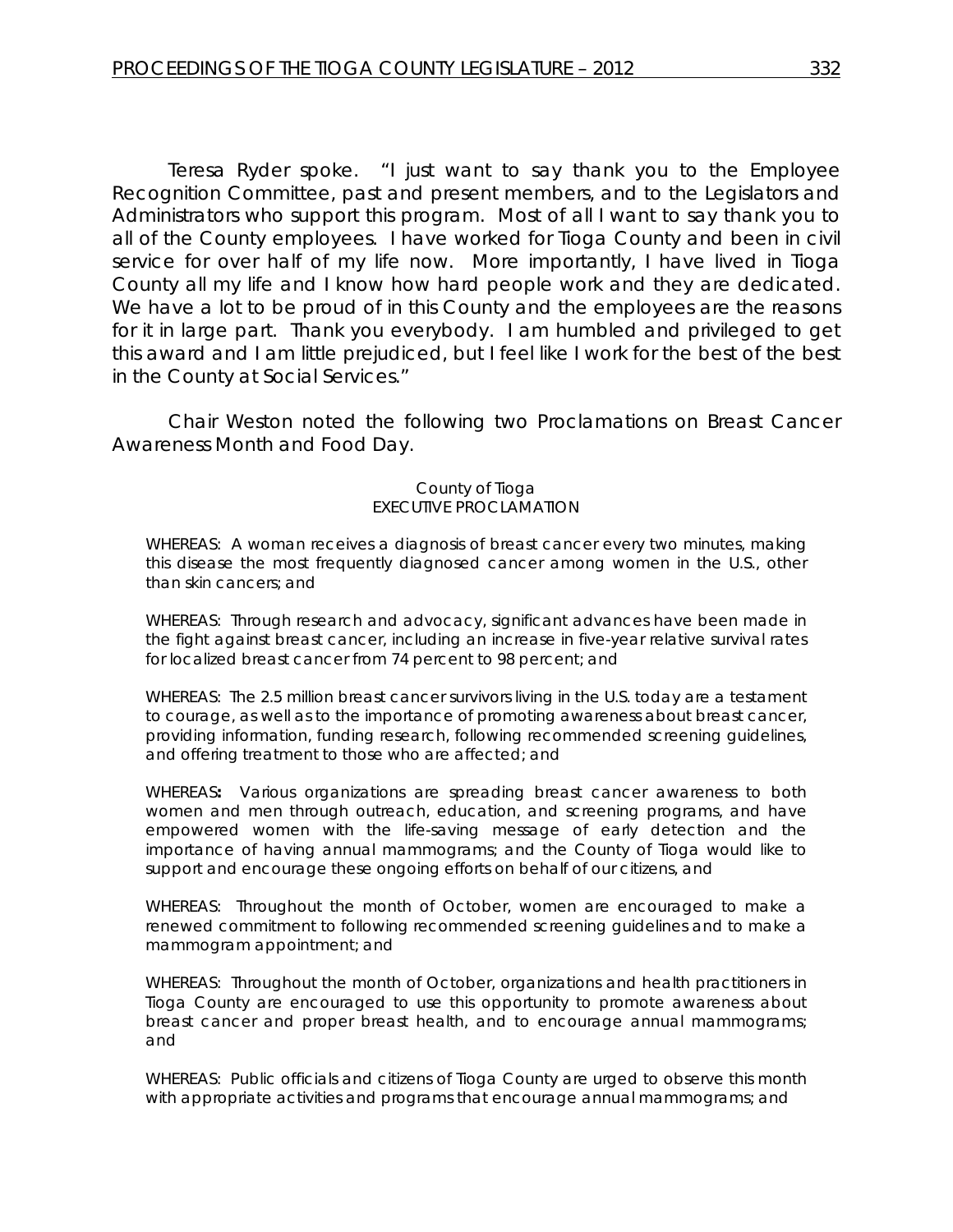WHEREAS: The County of Tioga recognizes the importance of working together and supporting events such as Breast Cancer Awareness Month; therefore be it

RESOLVED**:** That the TIOGA COUNTY LEGISLATURE, County of Tioga, does hereby proclaim the month of October 2012 as

#### BREAST CANCER AWARENESS MONTH

and urges all residents to take steps to get life-saving mammograms and educate themselves, their families, and the community about breast cancer.

## County of Tioga EXECUTIVE PROCLAMATION

WHEREAS: The health and well-being of our citizens is of primary concern for the County of Tioga, New York; and

WHEREAS: Reducing obesity and diet-related diseases by promoting safe and healthy diets is a critical factor in improving citizens' overall health; and

WHEREAS**:** Supporting sustainable family farms and local agriculture benefits the local economy; and

WHEREAS: Obtaining fair pay and safe conditions for food and farm workers is beneficial for both the producer and consumer so that the food we produce and consume is safe and fair for all; and

WHEREAS: Expanding access to food and ending hunger is of critical importance to aid those who live in food deserts; and

WHEREAS: Curbing junk-food marketing aimed at children is vitally important in order to combat rising obesity rates and raise a generation of healthy children; and

WHEREAS: Protecting the environment and farm animals is necessary to sustain future generations, therefore be it

RESOLVED: That the TIOGA COUNTY LEGISLATURE, County of Tioga, does hereby proclaim Monday, October 24, 2012 as:

FOOD DAY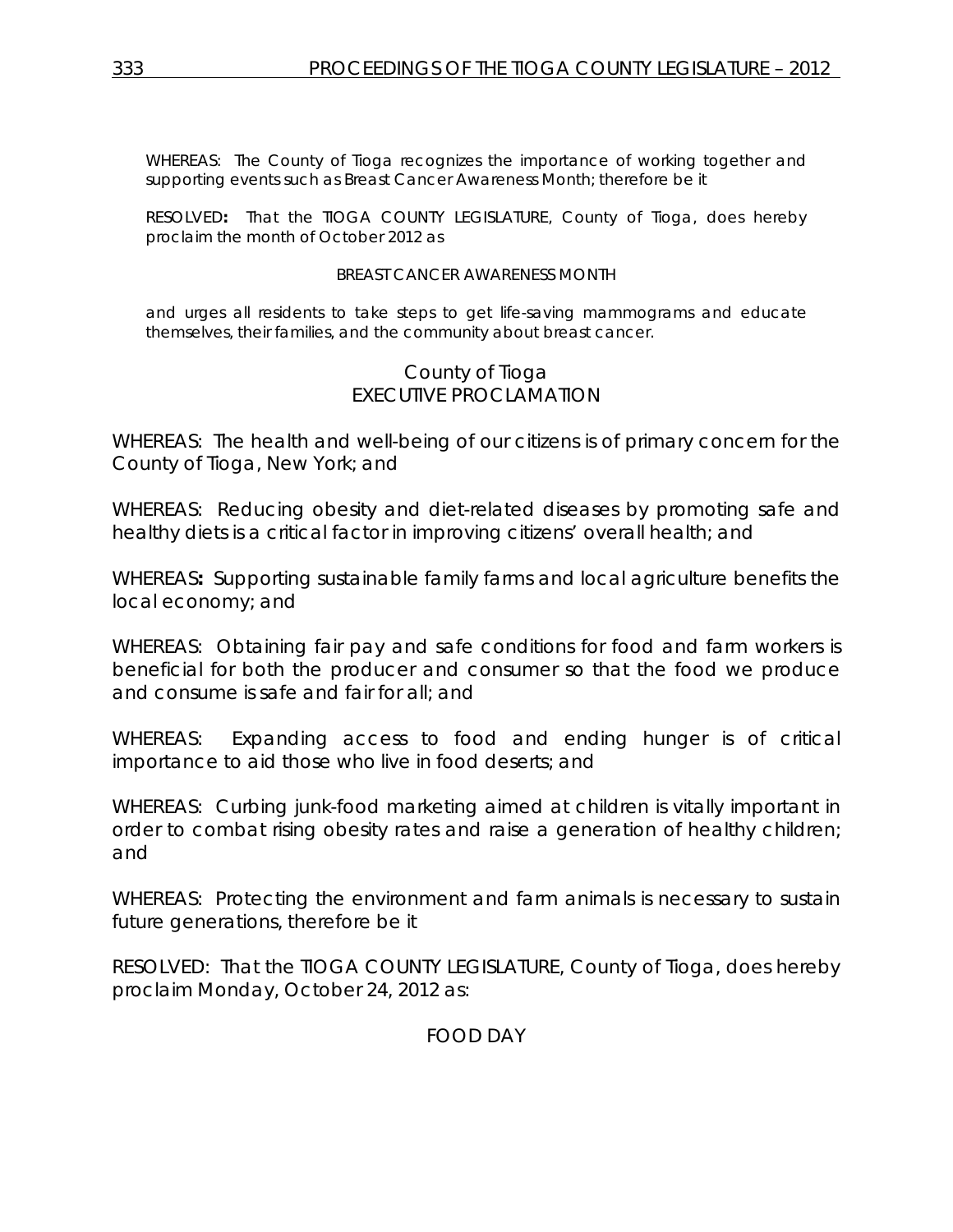and encourages businesses, government agencies, national organizations, community-based organization and service groups to spread the food day message throughout their communities.

Chris Bonner had privilege of the floor. He spoke regarding the political debates that are currently going on.

The list of audited bills was submitted and is summarized as follows:

| Code  | Description                              | Equipment | <b>Expense</b> |
|-------|------------------------------------------|-----------|----------------|
| A1010 | Legislative Board                        |           | 290.33         |
| A1165 | <b>District Attorney</b>                 |           | 607.23         |
| A1170 | <b>Public Defender</b>                   |           | 5,101.86       |
| A1172 | <b>Assigned Counsel</b>                  |           | 10,861.60      |
| A1185 | <b>Medical Examiners/Coroners</b>        |           | 508.08         |
| A1325 | Treasurer                                |           | 5,104.83       |
| A1355 | <b>Assessments</b>                       |           | 2,575.45       |
| A1410 | <b>County Clerk</b>                      |           | 1,110.58       |
| A1420 | Law                                      |           | 632.06         |
| A1430 | Personnel                                |           | 2,786.15       |
| A1450 | Elections                                |           | 8,408.72       |
| A1620 | <b>Buildings</b>                         |           | 29,684.70      |
| A1621 | <b>Buildings</b>                         |           | 13,874.97      |
| A1680 | Information Technology                   |           | 26,851.90      |
| A2490 | <b>Community College Tuition</b>         |           | 1,192.33       |
| A2960 | <b>Education of Handicapped Children</b> |           | 44,965.48      |
| A3020 | Public Safety Comm E911 System           |           | 4,712.78       |
| A3110 | Sheriff                                  |           | 15,588.72      |
| A3140 | Probation                                |           | 231.22         |
| A3146 | Sex Offender Program                     |           | 9,240.00       |
| A3150 | Jail                                     |           | 55,528.30      |
| A3315 | Special Traffic Programs                 |           | 500.00         |
| A3410 | Fire                                     | 441.29    | 6,820.56       |
| A3640 | <b>Emergency Management Office</b>       |           | 494.72         |
| A4010 | <b>Public Health Nursing</b>             |           | 28,987.21      |
| A4011 | Public Health Administration             |           | 3,100.76       |
| A4012 | <b>Public Health Education</b>           |           | 176.07         |
| A4042 | <b>Rabies Control</b>                    |           | 1,931.23       |
| A4044 | Early Intervention                       |           | 32,053.50      |
| A4054 | <b>Preventive Dental Services</b>        | 998.84    | 4,095.09       |
| A4062 | Lead Poisoning Program                   |           | 9.50           |
| A4064 | <b>Managed Care-Dental Services</b>      |           | 6,769.00       |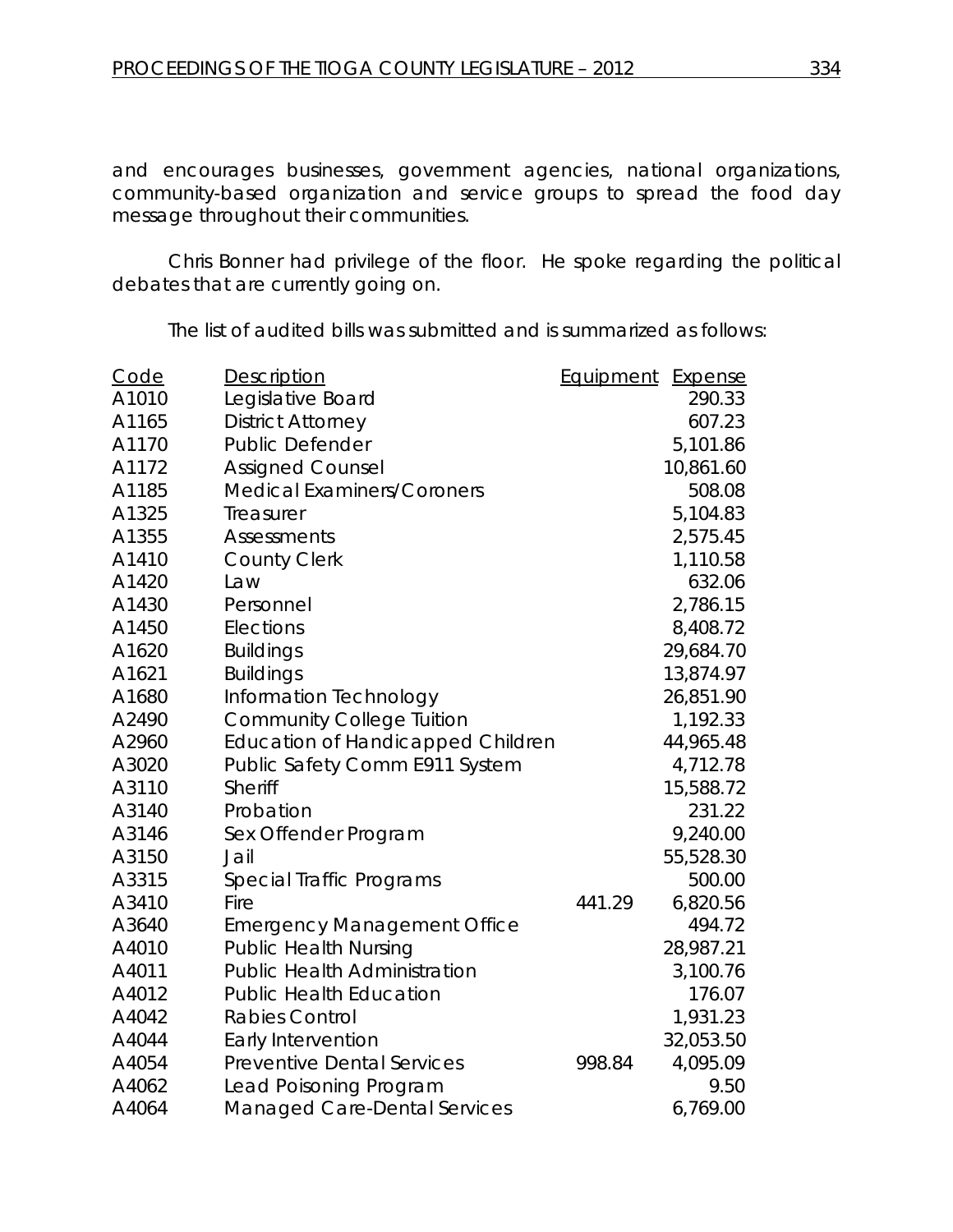| A4070                                                   | <b>Disease Control</b>                   | 13,536.93  |
|---------------------------------------------------------|------------------------------------------|------------|
| A4090                                                   | <b>Environmental Health</b>              | 886.55     |
| A4210                                                   | <b>Alcohol and Drug Services</b>         | 1,886.54   |
| A4211                                                   | Council on Alcoholism                    | 21,980.68  |
| A4309                                                   | Mental Hygiene Co Admin                  | 7,299.55   |
| A4310                                                   | <b>Mental Health Clinic</b>              | 44,505.16  |
| A4311                                                   | <b>Rehabilitation Support Services</b>   | 1,854.00   |
| A4320                                                   | <b>Crisis Intervention Services</b>      | 14,320.00  |
| A4321                                                   | Intensive Case Management                | 1,507.09   |
| A4333                                                   | Psycho Social Club                       | 37,546.75  |
| A4309                                                   | <b>Criminal Psychiatric Expenditures</b> | 4,050.12   |
| A6010                                                   | Social Services Administration           | 85,460.33  |
| A6422                                                   | Economic Development                     | 271.10     |
| A6510                                                   | Veterans' Service                        | 207.00     |
| A6620                                                   | Sealer of Weights and Measures           | 193.12     |
| A8020                                                   | Planning                                 | 1,898.28   |
| <b>SOLID WASTE FUND</b>                                 | 92,327.61                                |            |
| <b>SPECIAL GRANT FUND</b>                               |                                          |            |
| <b>LIABILITY INSURANCE FUND</b>                         |                                          | 294.24     |
| <b>COUNTY ROAD FUND</b>                                 |                                          | 80,086.43  |
| <b>CAPITAL FUND</b>                                     |                                          | 537,013.53 |
| <b>CONSOLIDATED HEALTH INSURANCE FUND</b><br>291,804.82 |                                          |            |
|                                                         |                                          |            |

GRAND TOTAL \$1,570.081.75

Legislator Sullivan made a motion to approve the minutes of September 6, 11, and 13, 2012, seconded by Legislator Monell, and carried.

Chair Weston made the following appointments:

Broome-Tioga County Workforce Investment Board J. Brian Scanlon- 10/09/2012 – 06/30/2014

Community Development Block Grant Management Team Legislative Chair County Attorney Planning Director Commissioner of Public Works or his designee. This designee will also serve as a Point of Contact for the County.

The 2012 Standing Committees were revised to acknowledge Legislator Case has filled the current vacancy.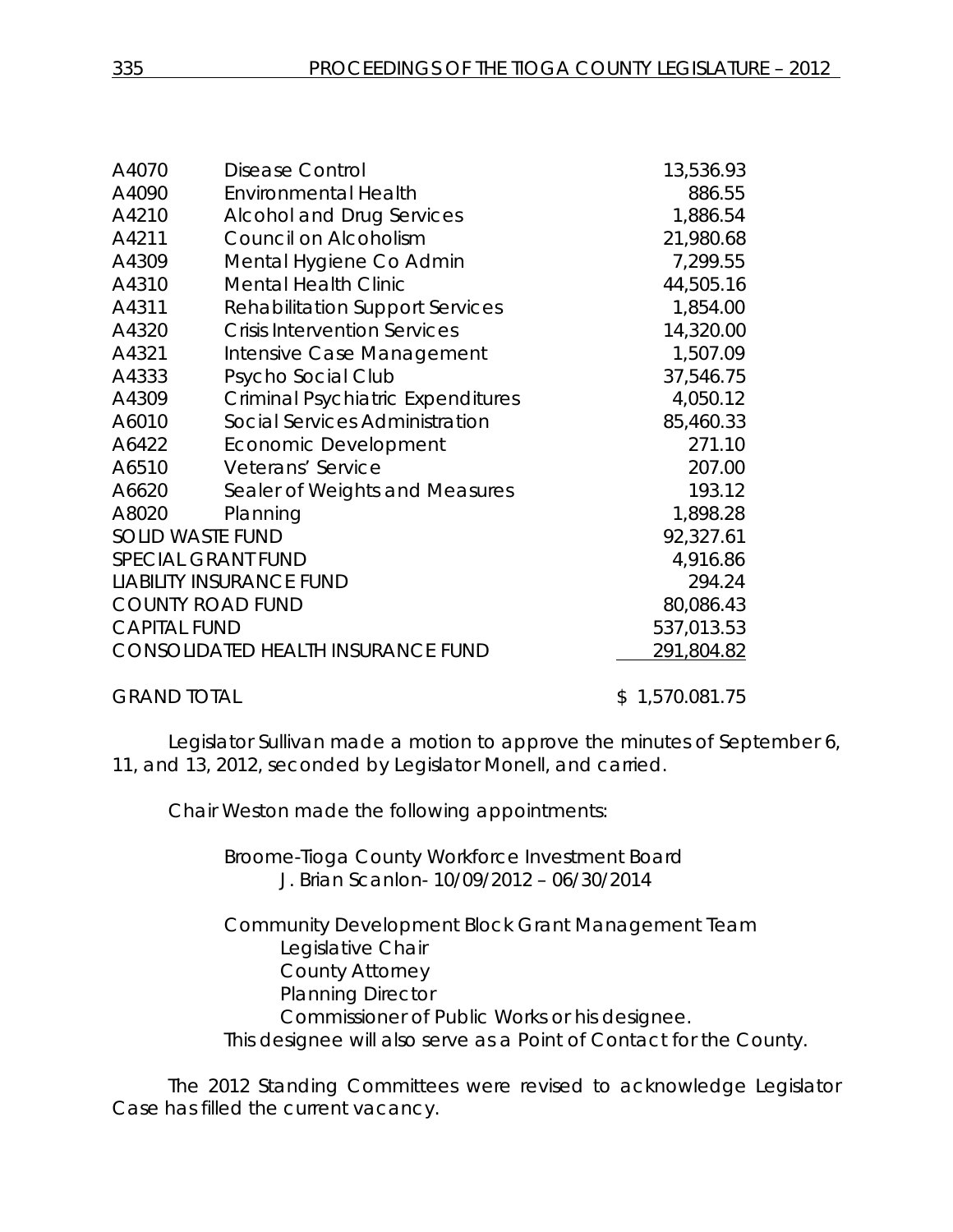# *STANDING COMMITTEES OF THE COUNTY LEGISLATURE OF THE COUNTY OF TIOGA FOR 2012*

|                                                                        | Chairman          |                 |                |            |
|------------------------------------------------------------------------|-------------------|-----------------|----------------|------------|
| 1. County Clerk,<br>Historian.<br>Real Property<br>Veterans/Elections, | Standinger        | Huttleston      | Case           | Monell     |
| 2. Economic<br>Development/<br>Planning/Tourism/<br>Agriculture        | Case              | <b>Roberts</b>  | Sullivan       | Sauerbrey  |
| 3. Finance/Legal &<br>Safety                                           | Sullivan          | All Legislators |                |            |
| 4. Information<br>Technology                                           | <b>Hollenbeck</b> | Case            | Sauerbrey      | Standinger |
| 5. Legislative<br>Worksessions/<br>Legislative support                 | Weston            | All Legislators |                |            |
| 6. Health & Human<br>Services                                          | <b>Huttleston</b> | Hollenbeck      | Case           | Monell     |
| 7. Public Safety/<br>Probation & DWI                                   | Sauerbrey         | Huttleston      | <b>Roberts</b> | Standinger |
| 8. Public Works/<br>Capital Projects                                   | <b>Roberts</b>    | Standinger      | Sullivan       | Huttleston |
| 9.Personnel/ADA                                                        | <b>Monell</b>     | Sullivan        | Hollenbeck     | Sauerbrey  |

Committee meeting reports are on file in the Legislative Clerk's Office and may be procured there by any interested person.

Legislator Roberts moved for the adoption of the following resolution, seconded by Legislator Sullivan.

REFERRED TO: LEGISLATIVE WORKSESSION RESOLUTION NO. 225–12 *RESOLUTION OF SUPPORT FOR HAEFELE TV INC.'S CONNECT NY BROADBAND GRANT APPLICATION*

WHEREAS: Governor Andrew Cuomo of the State of New York has committed \$25 million to increase broadband deployment and adoption in New York State; and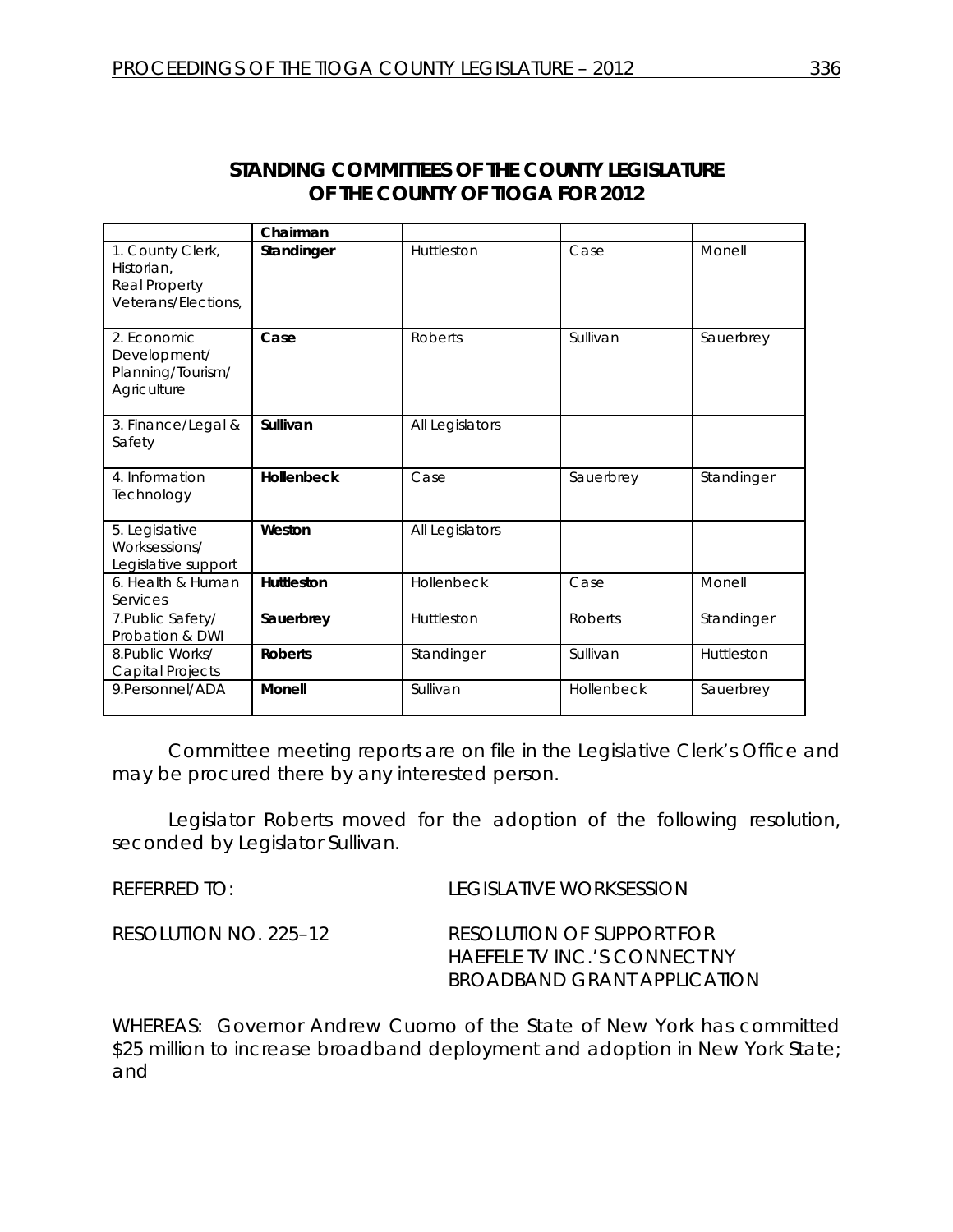WHEREAS: The program, entitled The Connect NY Broadband Grant, would provide up to eighty percent of installation and construction costs, but requires a local contribution of twenty percent; and

WHEREAS: The Tioga County Legislature believes that portions of Tioga County are, with regard to High Speed Internet access, currently under or unserved; and

WHEREAS: Haefele TV Inc. has expressed its intent to the Tioga County Legislature to seek a portion of the aforementioned funds to increase its coverage network to include almost all of the under or unserved portions of Tioga County; and

WHEREAS: Haefele TV Inc. has expressed its intention to provide all of the matching funds required by the Connect NY Broadband Grant; and

WHEREAS: The State of New York has requested that applicants for a Connect NY Broadband Grant provide proof of public-private partnerships in the implementation of said grants; now therefore be it

RESOLVED: That the Tioga County Legislature endorses and supports Haefele TV Inc. and its application to receive broadband development funds from the Connect NY Broadband Grant program.

# ROLL CALL VOTE

Yes – Legislators Monell, Weston, Roberts, Sauerbrey, Standinger, Sullivan, Case, Hollenbeck, and Huttleston.

No – None.

Absent – None.

RESOLUTION ADOPTED.

Legislator Huttleston moved for the adoption of the following resolution, seconded by Legislator Hollenbeck.

| REFERRED TO:          | HEALIH & HUMAN SERVICES COMMITTEE<br><b>FINANCE COMMITTEE</b> |
|-----------------------|---------------------------------------------------------------|
| RESOLUTION NO. 226-12 | TRANSFER OF FUNDS<br>MENTAL HYGIENE                           |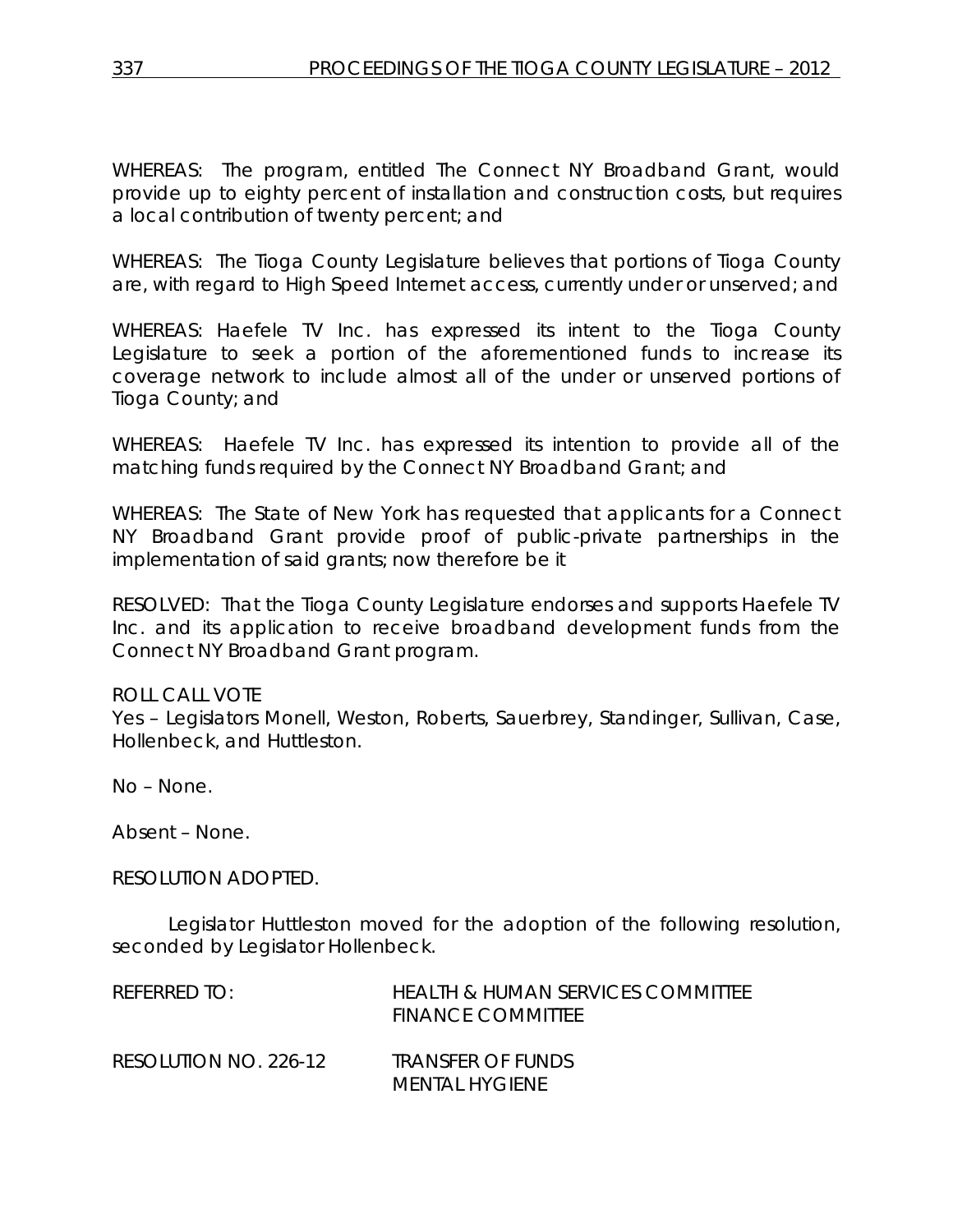WHEREAS: Tioga County Mental Hygiene (TCMH) is required to pay a portion of the costs for the inpatient treatment of Tioga County residents that have been assigned Criminal Psychiatric services by the NYS Court system; and

WHEREAS: TCMH has received notice that a Tioga County resident was assigned these services, along with the required payment amount; and

WHEREAS: TCMH has identified available funds within their 2012 budget, yet these will require a transfer of funds into the proper account codes; and

WHEREAS: Transfer of funds requires Legislative approval; therefore be it

RESOLVED: That funding be transferred as follows:

From: A4310.40-140 Mental Hygiene Clinic: Contract Services \$ 5,125.30 To: A4390.40-590 Criminal Psychiatric: Services Rendered \$ 5,125.30

## ROLL CALL VOTE

Yes – Legislators Monell, Weston, Roberts, Sauerbrey, Standinger, Sullivan, Case, Hollenbeck, and Huttleston.

No – None.

Absent – None.

RESOLUTION ADOPTED.

Legislator Sauerbrey moved for the adoption of the following resolution, seconded by Legislator Standinger.

| REFERRED TO:          | PUBLIC SAFETY COMMITTEE<br><b>FINANCE COMMITTEE</b> |
|-----------------------|-----------------------------------------------------|
| RESOLUTION NO. 227-12 | TRANSFER OF FUNDS<br><b>SHERIFF'S OFFICE</b>        |

WHEREAS: The Tioga County Information Technology Department has advised the Sheriff's Office that the majority of their computers will have an unserviceable operating system and must be upgraded by the end of 2012; and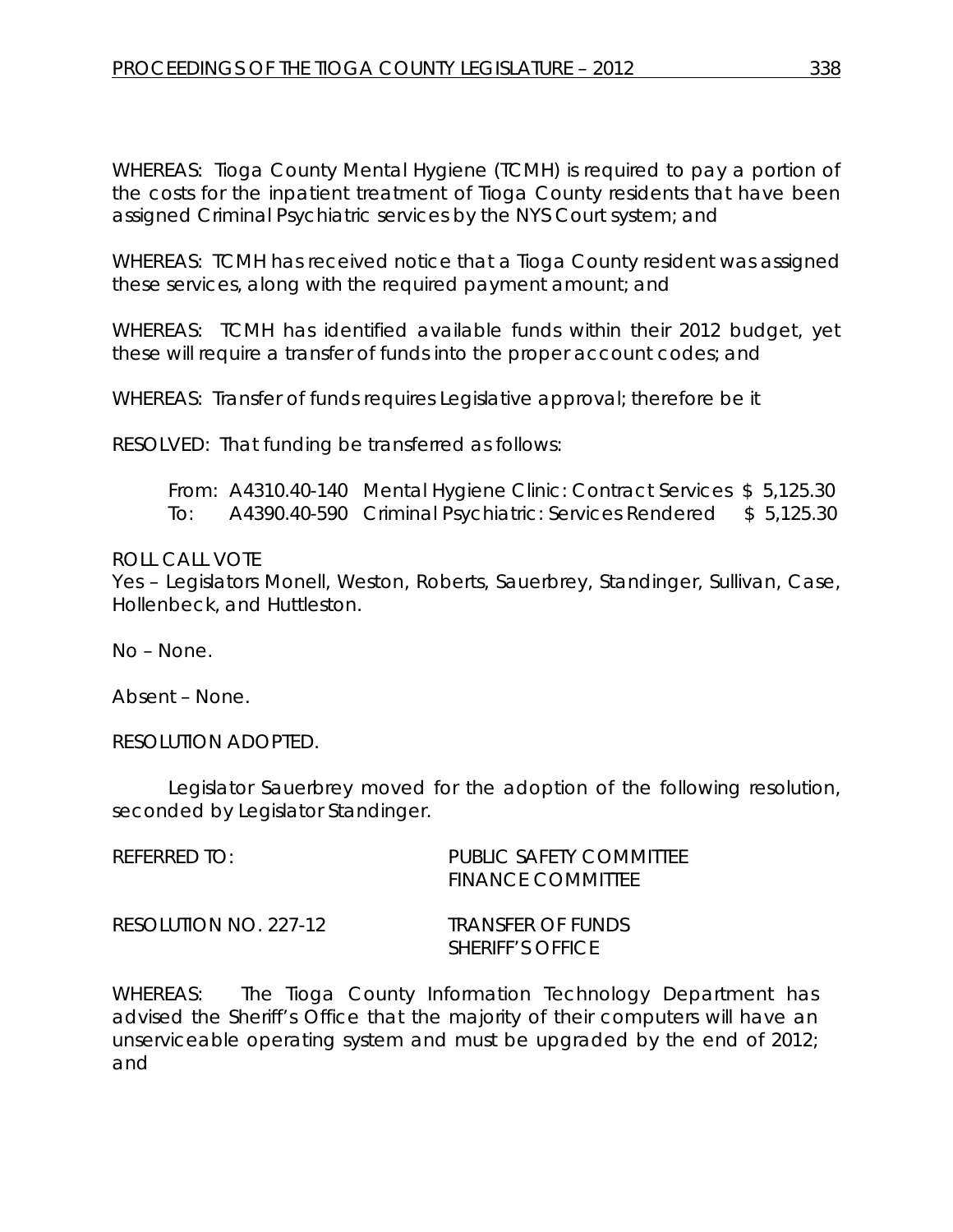WHEREAS: No prior notice was provided, and therefore no funding was appropriated within the Sheriffs' Office 2012 budget for this purpose; and,

WHEREAS: The Budget Director has instructed that funding to upgrade these computers be allocated from foreseeable unspent funds contained in the various appropriation accounts within the Sheriffs' Office 2012 budget; and

WHEREAS: The Tioga County Sheriff's Office has identified \$16,669 within these appropriation accounts that could be transferred to fund these computer upgrades; therefore be it

RESOLVED: That the following monies be transferred as follows:

| FROM: Sheriff's Account 3110.40.20 - Ammunition       |    | 369      |
|-------------------------------------------------------|----|----------|
| Sheriff's Account 3110.40.70 - Car Maintenance        |    | \$5,000  |
| Sheriff's Account 3110.40.90 - Clothing               |    | \$5,000  |
| Sheriff's Account 3110.40.350 - Office Equip Maint.   |    | 500      |
| Sheriff's Account 3110.40.470 - Physicals             |    | \$1,000  |
| Sheriff's Account 3110.40.480 - Postage               |    | 500      |
| Sheriff's Account 3110.40.485 - Printing/Paper        | S. | 500      |
| Sheriff's Account 3110.40.560 - Repairs               | S. | 300      |
| Sheriff's Account 3110.40.640 - Supplies (not office) | S. | 500      |
| Sheriff's Account 3110.40.660 - Telephone             |    | \$1,000  |
| Sheriff's Account 3110.40.680 - Tires                 |    | \$1,000  |
| Sheriff's Account 3110.40.731 - Training mandatory    |    | \$1,000  |
|                                                       |    | \$16,669 |
|                                                       |    |          |

TO: Sheriff's Account 3110.20.130 – Equipment not car \$16,669

# ROLL CALL VOTE

Yes – Legislators Monell, Weston, Roberts, Sauerbrey, Standinger, Sullivan, Case, Hollenbeck, and Huttleston.

No – None.

Absent – None.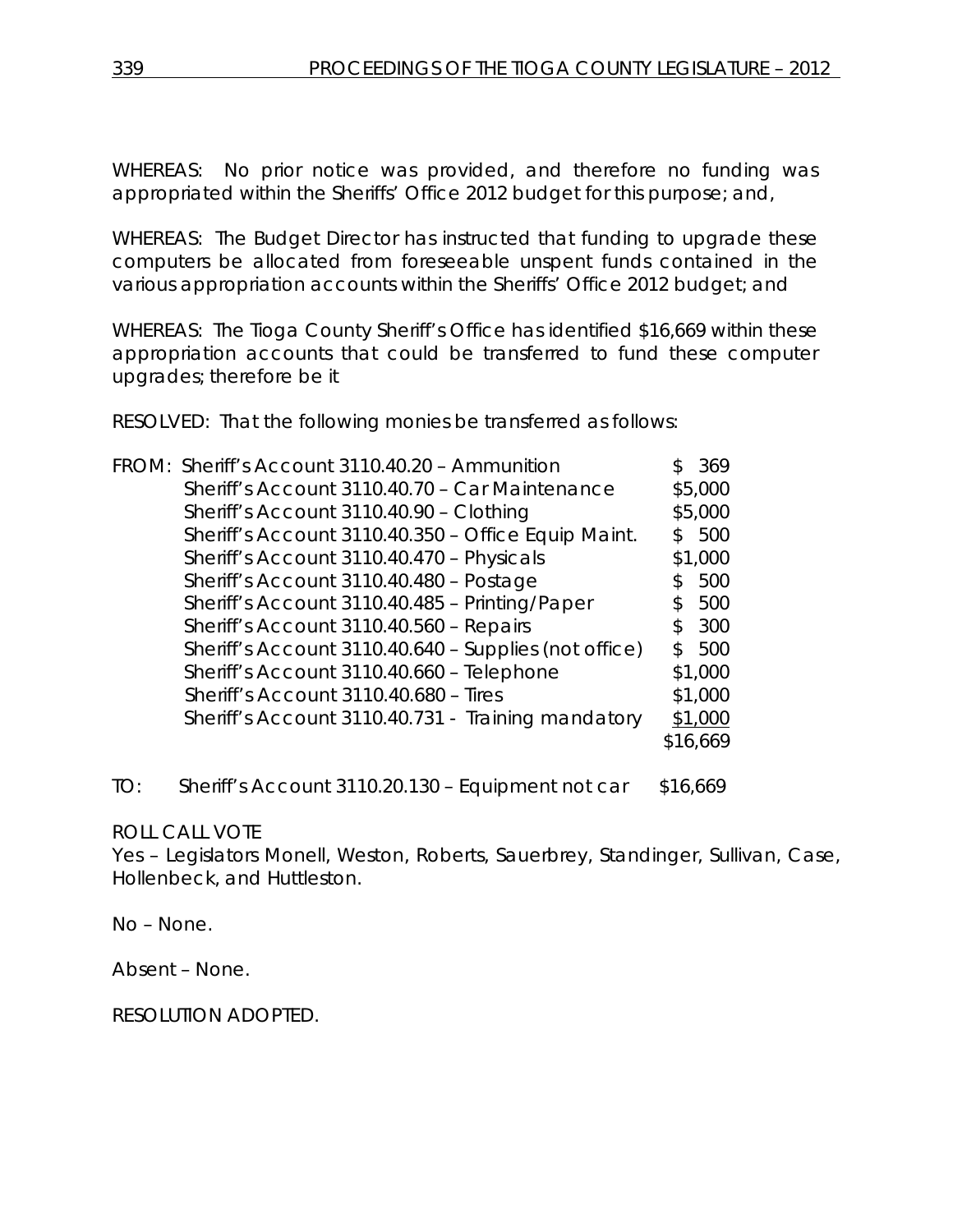Legislator Sullivan moved for the adoption of the following resolution, seconded by Legislator Sauerbrey.

REFERRED TO: ED&P COMMITTEE FINANCE COMMITTEE

## RESOLUTION NO. 228–12 *AUTHORIZE TRANSFER OF FUNDS FOR PURCHASE OF EQUIPMENT FOR ECONOMIC DEVELOPMENT & PLANNING*

WHEREAS: The Economic Development & Planning Staff and the department laptop, have computer systems that need updating and are in need of replacement; and

WHEREAS: The Information Technology Department has recommended replacements; and

WHEREAS: The Economic Development and Planning expense account does not have an existing account for the purchase of this equipment; and

WHEREAS: The Tioga County Information Technology Director has approved the purchase for replacement; therefore be it

RESOLVED: That the Director of Economic Development & Planning be authorized to purchase replacement computer systems not to exceed \$2606.25 and that the following sums be transferred:

From: ED&P Account A6422.40-10 \$2606.25

To: ED&P Account A6422.20-90 \$2606.25

ROLL CALL VOTE

Yes – Legislators Monell, Weston, Roberts, Sauerbrey, Standinger, Sullivan, Case, Hollenbeck, and Huttleston.

No – None.

Absent – None.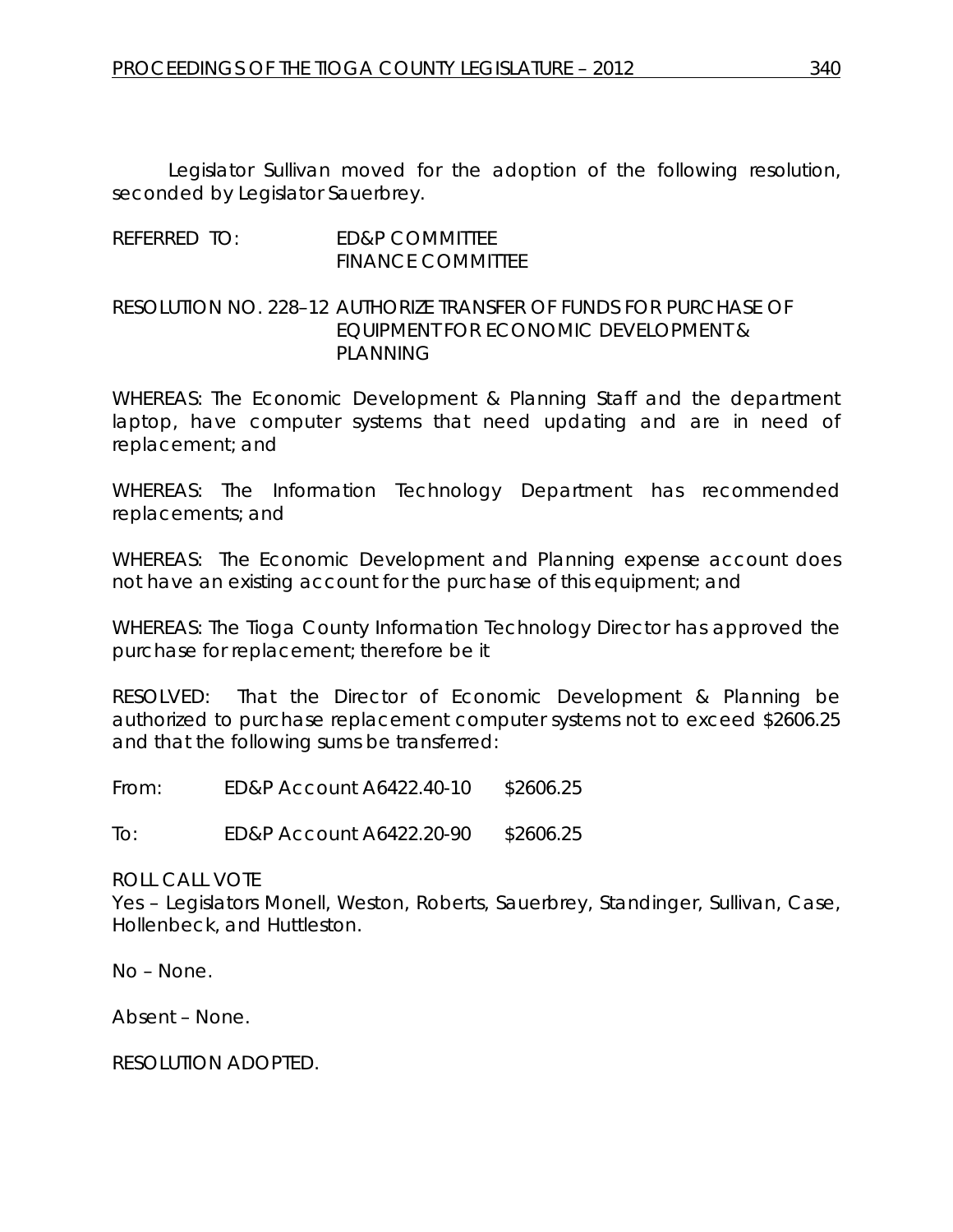Legislator Monell moved for the adoption of the following resolution, seconded by Legislator Hollenbeck.

REFERRED TO: PERSONNEL COMMITTEE

RESOLUTION NO. 229-12 *TRANSFER OF FUNDS (PERSONNEL)*

WHEREAS: The Information Technology Department has determined that all the computers in the Personnel Department need to be replaced by December 31, 2012; and

WHEREAS: This is an unexpected expense and the Personnel budget does not have any money in the computer account; and

WHEREAS: The Personnel budget does have money in the Contracting Services account due to the fact a program that was budgeted for 2012 was not implemented; therefore be it

RESOLVED: That \$4,000 be transferred from Contracting Services account A1430.40-140 to Computer account A1430.20-90 effective October 10, 2012 for the purpose of purchasing 6 computers.

# ROLL CALL VOTE

Yes – Legislators Monell, Weston, Roberts, Sauerbrey, Standinger, Sullivan, Case, Hollenbeck, and Huttleston.

No – None.

Absent – None.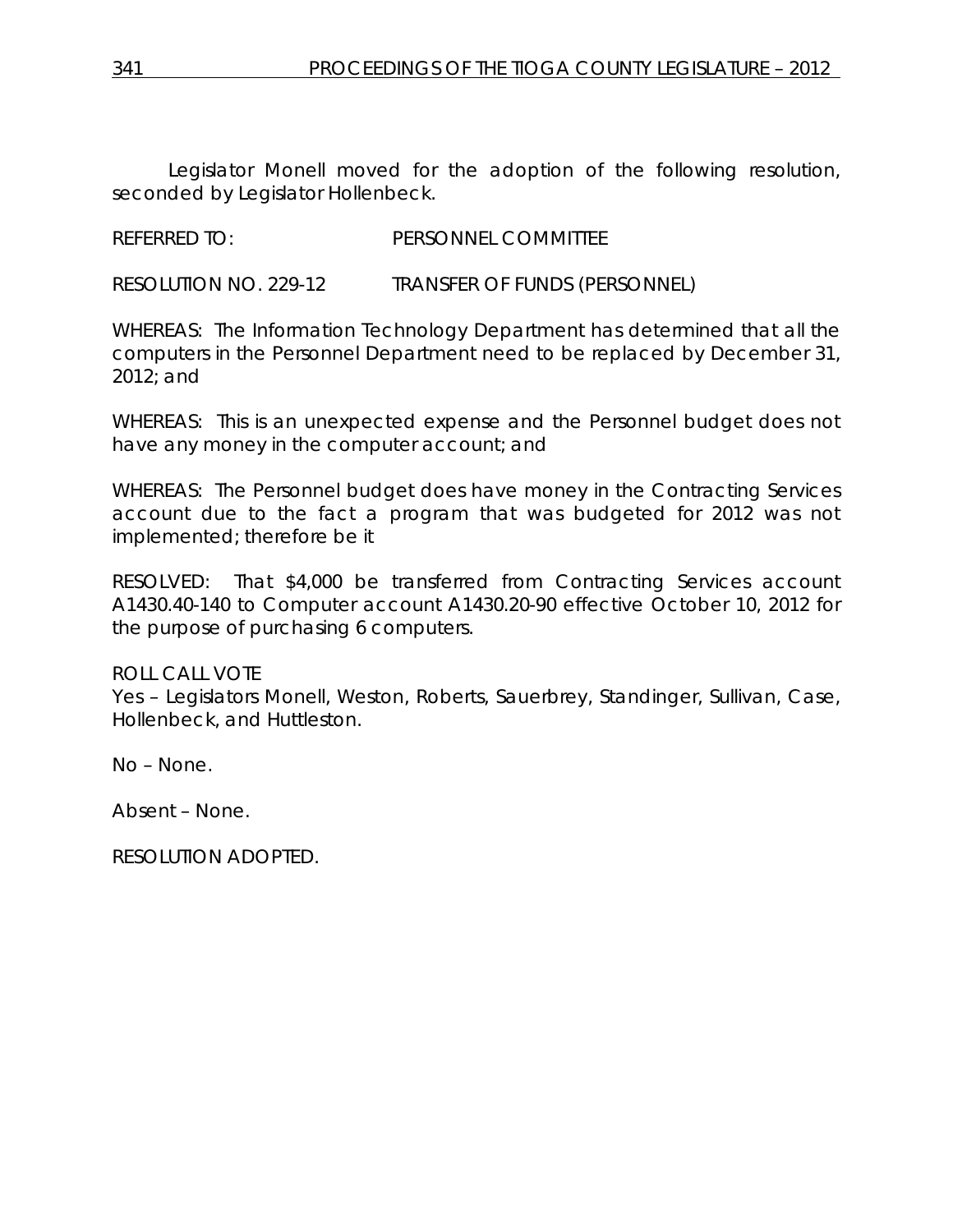Legislator Sauerbrey moved for the adoption of the following resolution, seconded by Legislator Huttleston.

| REFERRED TO |  |
|-------------|--|
|-------------|--|

PUBLIC SAFETY COMMITTEE FINANCE COMMITTEE

RESOLUTION NO. 230-12 *APROVE 2013 STOP DWI PLAN*

WHEREAS: The New York State Governor's Traffic Safety Committee (GTSC) requires Counties to submit an annual STOP DWI Plan for the use of monies collected under the STOP DWI Program; and

WHEREAS: The STOP DWI Coordinator has submitted a 2013 STOP DWI Plan to the Tioga County Legislature for approval; be it therefore

RESOLVED: That the Tioga County Legislature hereby approves the 2013 STOP DWI Plan including the following budgeted appropriations:

| Enforcement                | \$46,050  |
|----------------------------|-----------|
| <b>Prosecution Related</b> | \$14,300  |
| Probation                  | \$16,200  |
| Rehabilitation             | \$13,300  |
| PI&E                       | \$19,000  |
| Administration             | \$6,000   |
|                            | \$114,850 |

## ROLL CALL VOTE

Yes – Legislators Monell, Weston, Roberts, Sauerbrey, Standinger, Sullivan, Case, Hollenbeck, and Huttleston.

No – None.

Absent – None.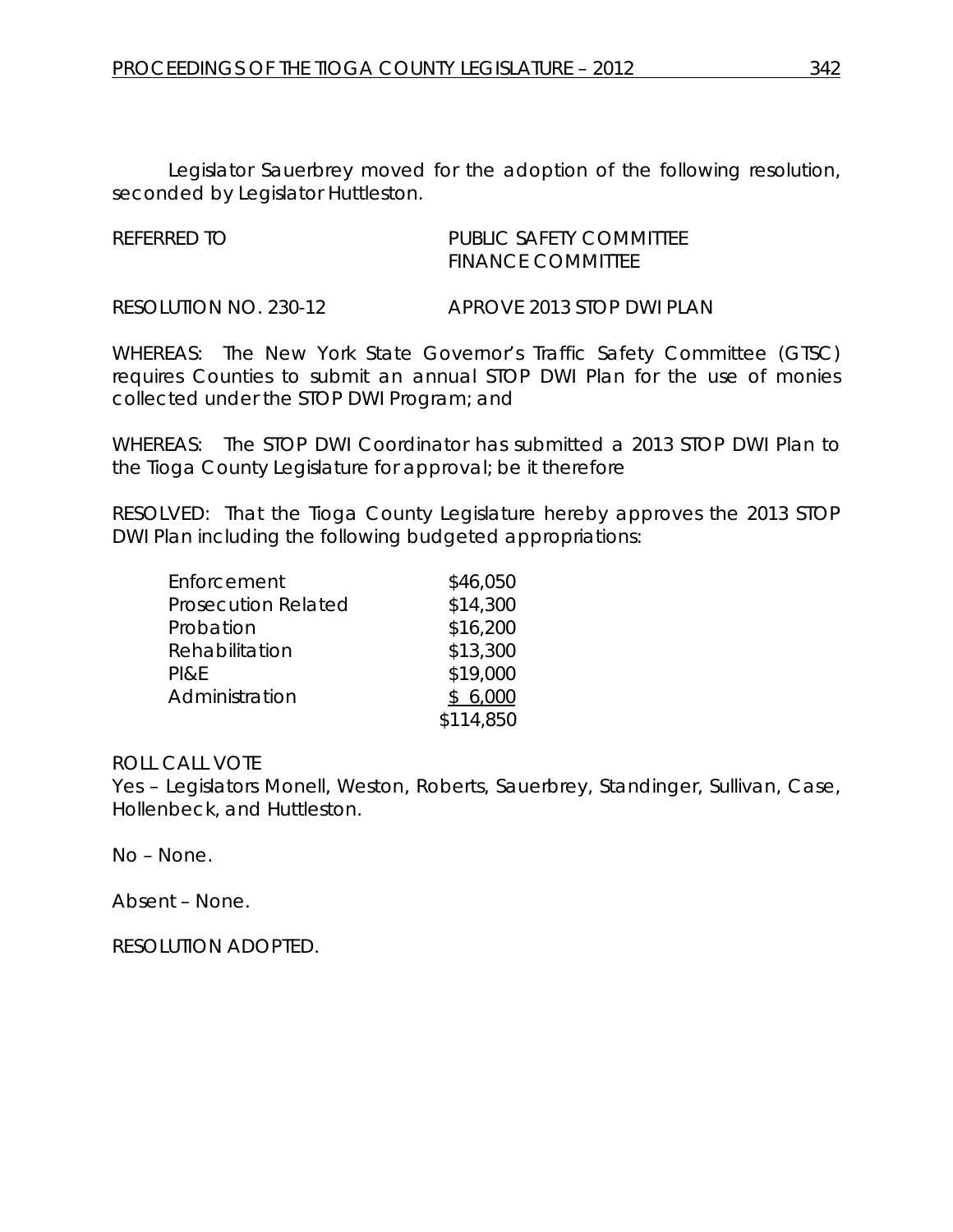Legislator Case moved for the adoption of the following resolution, seconded by Legislator Sauerbrey.

REFERRED TO: ED&P COMMITTEE

RESOLUTION NO. 231-12 *DESIGNATION OF TIOGA COUNTY LOCAL DEVELOPMENT CORPORATION, D.B.A. TIOGA COUNTY TOURISM, AS AUTHORIZED TOURISM PROMOTION AGENCY FOR 2013*

WHEREAS: The Tioga County Local Development Corporation, d.b.a. the Tioga County Tourism Office, is the not-for-profit corporation that develops and implements a tourism promotion and marketing program for the county; and

WHEREAS: The Tioga County Tourism Office coordinates with the state in its tourism grants program; and

WHEREAS: The New York State tourism grants program is designed to encourage tourism promotion throughout the regions of New York State; and

WHEREAS: The guidelines for this local assistance program require counties to appoint an official Tourism Promotion Agency (TPA), therefore be it

RESOLVED: That the Tioga County Tourism Office be and hereby is designated by the Tioga County Legislature as their Tourism Promotion Agency for the 2013 budget year and authorized to make application for and receive grants on behalf of the county pursuant to the New York State Tourism Promotion Act.

ROLL CALL VOTE

Yes – Legislators Monell, Weston, Roberts, Sauerbrey, Standinger, Sullivan, Case, Hollenbeck, and Huttleston.

No – None.

Absent – None.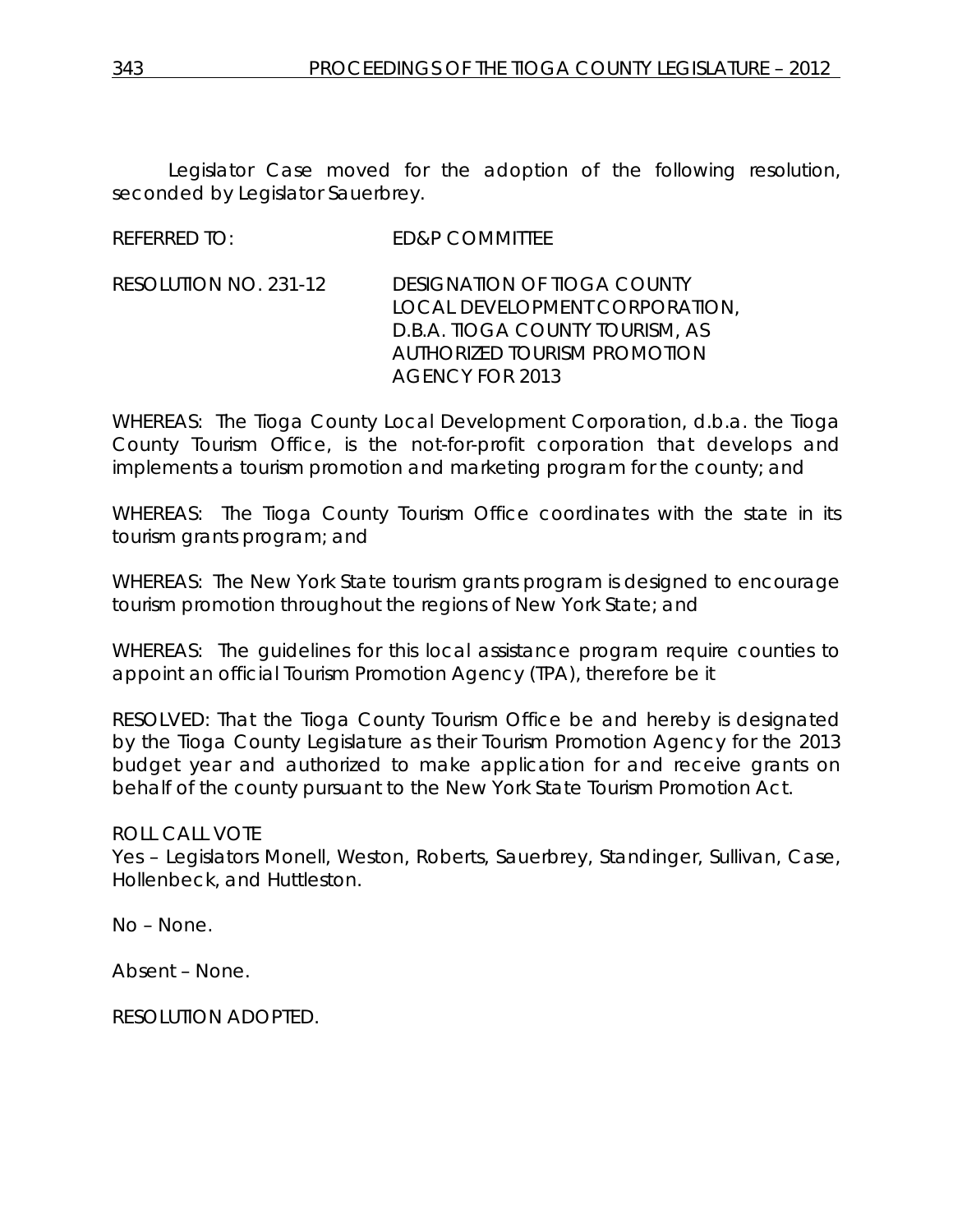Legislator Sullivan moved for the adoption of the following resolution, seconded by Legislator Standinger.

| REFERRED TO:          | LEGISLATIVE WORKSESSION COMMITTEE                                                                          |
|-----------------------|------------------------------------------------------------------------------------------------------------|
| RESOLUTION NO. 232-12 | SCHEDULE PUBLIC HEARING COMMUNITY<br>DEVELOPMENT BLOCK GRANT DISASTER<br><b>RECOVERY (CDBG-DR) PROGRAM</b> |

RESOLVED: That a public hearing shall be held on the Community Development Block Grant Disaster Recovery (CDBG-DR) Program in the Edward D. Hubbard Auditorium of the Tioga County Office Building, 56 Main Street, Owego, New York 13827 on Thursday, November 8, 2012 at 1:00 p.m. All persons desiring to present written or oral comments may do so at said time.

#### ROLL CALL VOTE

Yes – Legislators Monell, Weston, Roberts, Sauerbrey, Standinger, Sullivan, Case, Hollenbeck, and Huttleston.

No – None.

Absent – None.

RESOLUTION ADOPTED.

Legislator Sullivan moved for the adoption of the following resolution, seconded by Legislator Standinger.

| REFERRED TO:          | PUBLIC SAFFTY COMMITTEE<br>PERSONNEL COMMITTEE    |
|-----------------------|---------------------------------------------------|
| RESOLUTION NO. 233-12 | AUTHORIZE CONTRACT WITH SADD<br>SCHOOL ASSOCIATES |

WHEREAS: It is the desire of the STOP DWI Program to contract with SADD School Associates which are defined as Independent contractors not entitled to County Employee benefits; and

WHEREAS: The current Waverly SADD School Associate contract with Debra Lauper expired in June of 2012; and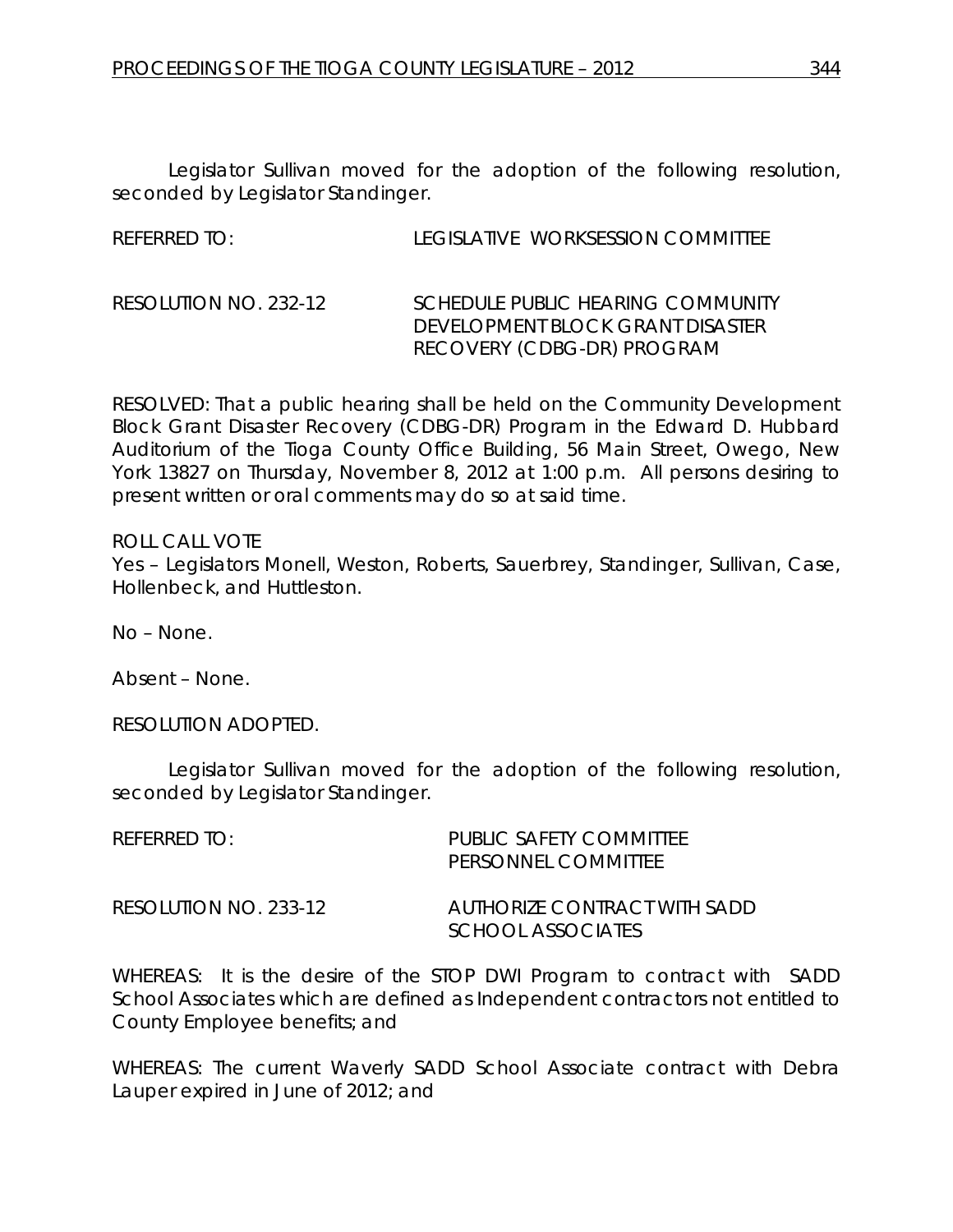WHEREAS: It has become necessary to extend Debra Lauper's contract to include the months of September through December of 2012; and

WHEREAS: Debra Lauper will be compensated \$100 each month for the four months remaining this year; and

WHEREAS: The Tioga County Attorney has approved the agreement that defines the rights and responsibilities of all the parties involved and outlines the compensation to be paid to the STOP DWI School Associates; therefore be it

RESOLVED: That a contract extension for SADD School Associate Debra Lauper be authorized for the period of September through December of the 2012 Calendar Year.

ROLL CALL VOTE

Yes – Legislators Monell, Weston, Roberts, Sauerbrey, Standinger, Sullivan, Case, Hollenbeck, and Huttleston.

No – None.

Absent – None.

RESOLUTION ADOPTED.

Legislator Huttleston moved for the adoption of the following resolution, seconded by Legislator Hollenbeck.

REFERRED TO: HEALTH & HUMAN SERVICES COMMITTEE PERSONNEL COMMITTEE

RESOLUTION NO. 234-12 *APPOINT DIRECTOR OF COMMUNITY SERVICES MENTAL HYGIENE DEPARTMENT*

WHEREAS: The position of Director of Community Services became vacant upon the resignation of the previous incumbent on June 5, 2012; and

WHEREAS: The Community Services Board interviewed candidates and recommended a finalist for approval by the Tioga County Legislature; and

WHEREAS: The Legislature has met and approved of the selected candidate; therefore be it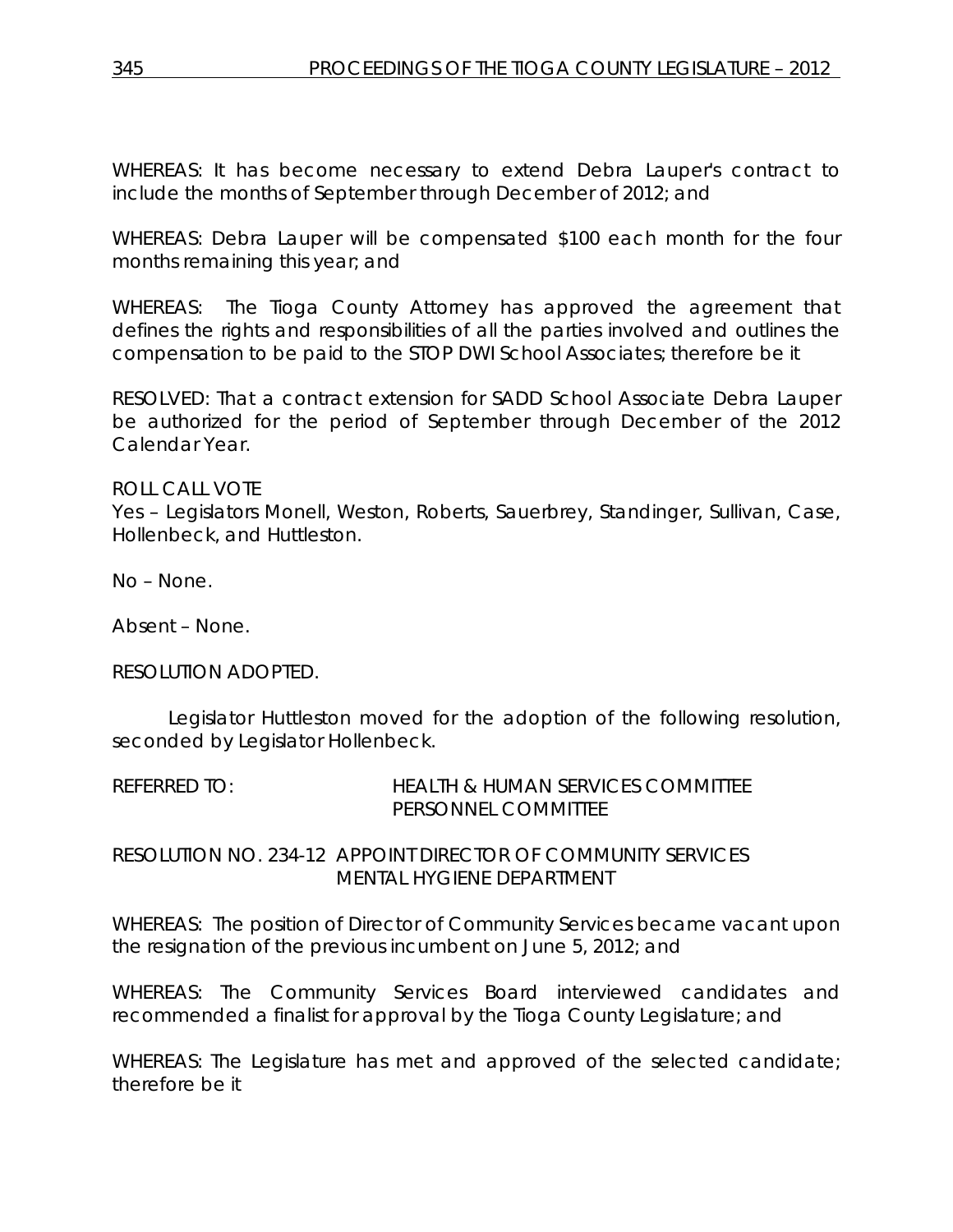RESOLVED: That Lori Monk be appointed to the position of Director of Community Services effective October 10, 2012 at an annual salary of \$79,262.00; and be it further

RESOLVED: That the 2013 annual salary shall also be \$79,262.00; and be it further

RESOLVED: That the incumbent shall serve an 8-52 week probationary period.

# ROLL CALL VOTE

Yes – Legislators Monell, Weston, Roberts, Sauerbrey, Standinger, Case, Hollenbeck, and Huttleston.

No – Legislator Sullivan.

Absent – None.

RESOLUTION ADOPTED.

Legislator Monell made a motion to have the following late-filed resolutions considered, seconded by Legislator Hollenbeck, and carried.

Legislator Roberts moved for the adoption of the following resolution, seconded by Legislator Standinger.

REFERRED TO: PUBLIC WORKS

RESOLUTION NO. 235-12 *AWARD PROFESSIONAL* 

*ENGINEERING SERVICES FOR FLOOD MITIGATION FOR THE COUNTY OFFICE, CLERK/ANNEX AND COURT HOUSE BUILDINGS*

WHEREAS: The Commissioner of Public Works received a proposal from McFarland Johnson, Binghamton, NY to provide Professional Engineering Services for Flood Mitigation for the County Office Building, Clerk/Annex and Court House buildings; and

WHEREAS: The Engineering Services will consist of performing evaluations, preparing letter report(s), preliminary and final cost opinions, as well as final construction drawings and specifications; therefore be it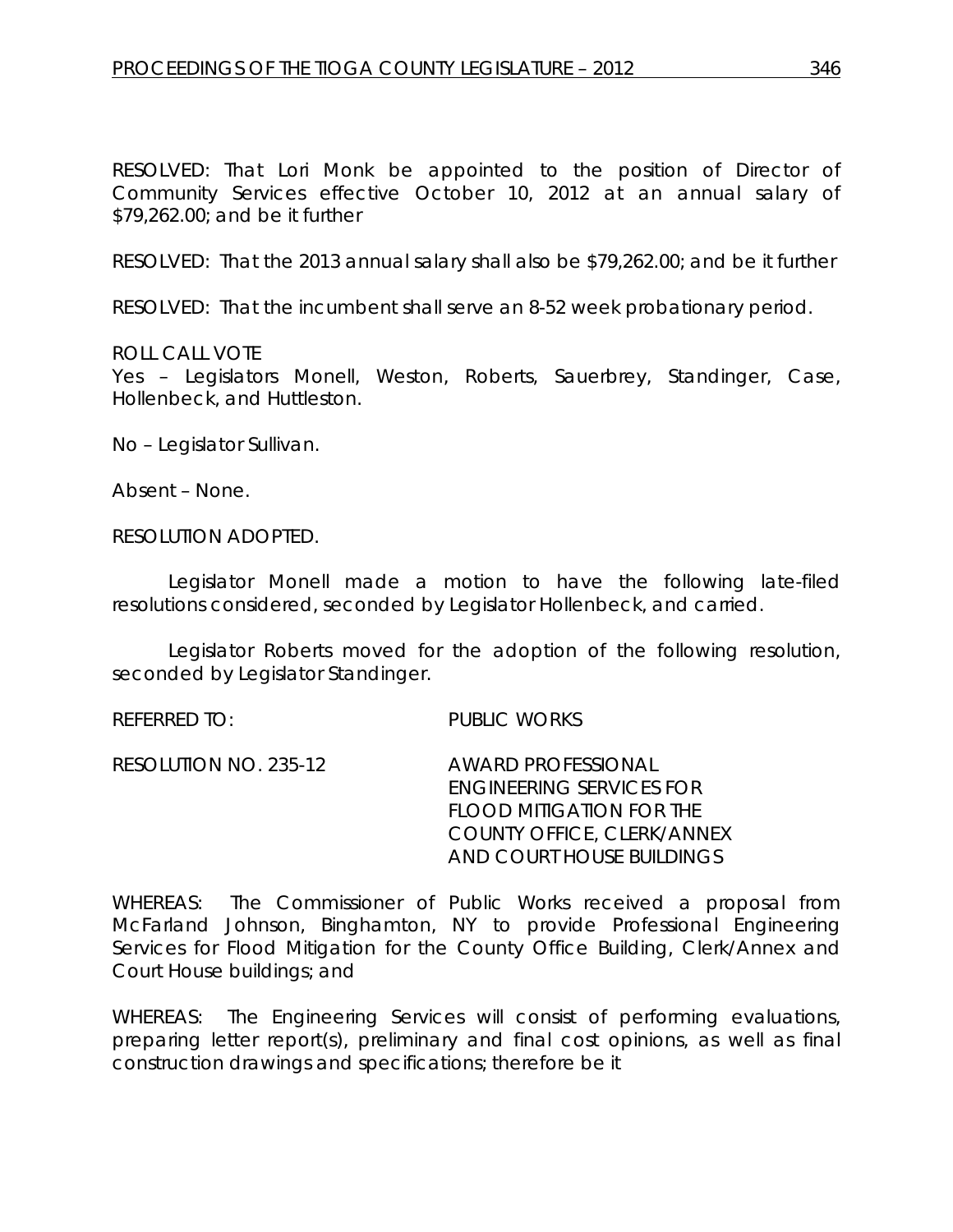RESOLVED: That the Tioga County Legislature award Professional Engineering Services for this project to McFarland Johnson, Binghamton, NY not to exceed \$68,100 to be paid out of Tropical Storm Lee Disaster-expenditure account H1625.20.

# ROLL CALL VOTE

Yes – Legislators Monell, Weston, Roberts, Sauerbrey, Standinger, Sullivan, Case, Hollenbeck, and Huttleston.

No – None.

Absent – None.

RESOLUTION ADOPTED.

Legislator Sullivan moved for the adoption of the following resolution, seconded by Legislator Roberts.

REFERRED TO: FINANCE/LEGAL COMMITTEE

RESOLUTION NO. 236-12 *A RESOLUTION REQUESTING THE NEW YORK STATE DEPARTMENT OF TRANSPORTATION RELEASE ITS MAINTENANCE JURISDICTION OVER A PORTION OF HIGHWAY RIGHT OF WAY ALONG ROUTE 434 IN THE TOWN OF OWEGO AND FURTHER AUTHORIZE TIOGA COUNTY TO CONVEY ITS INTEREST IN SAID PORTION TO ROBERT D. ABELL*

WHEREAS: Robert D. Abell has expressed a desire to acquire property which is between his property and Route 434 in the Town of Owego in order to gain access to his property; and

WHEREAS: Tioga County originally acquired the property when New York State abandoned the parcel to Tioga County in 1937 after construction of the highway; and

WHEREAS: The New York State Department of Transportation (NYSDOT) has indicated a willingness to release its maintenance jurisdiction over that portion of land to Robert D. Abell pursuant to NYS Highway Law Section 65; and

WHEREAS: That portion of land is no longer necessary for highway purposes; and